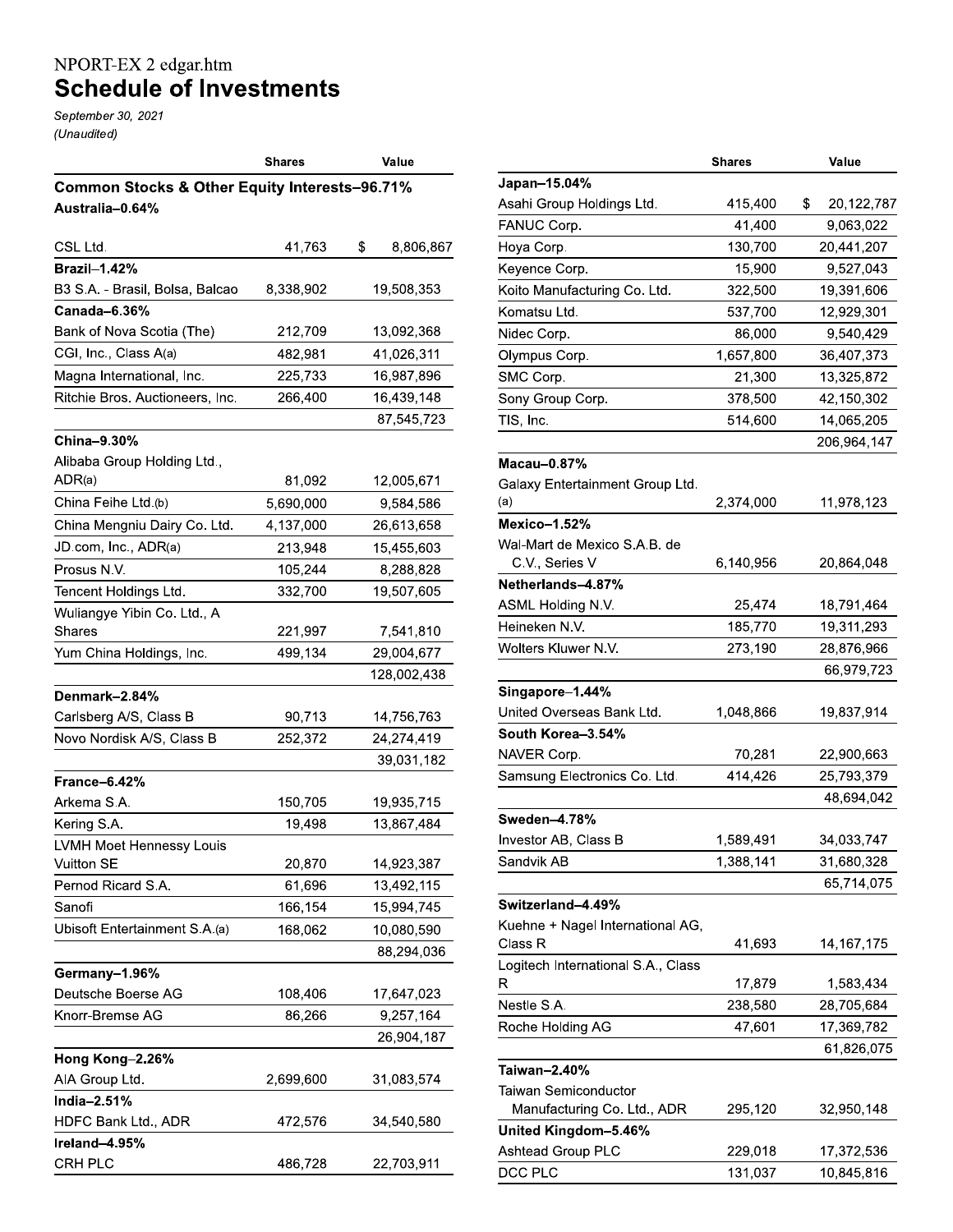| Flutter Entertainment PLC(a)   | 136.879   | 26.870.949 |
|--------------------------------|-----------|------------|
| ICON PLC(a)                    | 70.641    | 18.509.355 |
|                                |           | 68.084,215 |
| Italy-2.49%                    |           |            |
| FinecoBank Banca Fineco S.p.A. |           |            |
| (a)                            | 1 889 887 | 34 249 615 |

| Linde PLC | 93.752    | 27,504,962 |
|-----------|-----------|------------|
| WPP PLC   | 1,442,968 | 19,389,404 |
|           |           | 75.112.718 |

See accompanying notes which are an integral part of this schedule.

16,044,425

Invesco V.I. International Growth Fund

|                                                                | <b>Shares</b> | Value            | <b>Shares</b>                                                                      | Value           |
|----------------------------------------------------------------|---------------|------------------|------------------------------------------------------------------------------------|-----------------|
| United States-11.15%                                           |               |                  | <b>Money Market Funds-(continued)</b>                                              |                 |
| Amcor PLC, CDI                                                 | 1,989,624     | 23,518,457<br>S. | Invesco Liquid Assets Portfolio.<br>Institutional Class, 0.01%(c)(d)<br>10.652.066 | 10.656.326<br>S |
| Booking Holdings, Inc.(a)                                      | 7,941         | 18,850,901       | Invesco Treasury Portfolio,                                                        |                 |
| Broadcom, Inc.                                                 | 81.346        | 39,447,116       | Institutional Class, 0.01%(c)(d)<br>18,336,486                                     | 18,336,486      |
| Philip Morris International, Inc.                              | 399,585       | 37,876,662       | Total Money Market Funds (Cost                                                     |                 |
| Schneider Electric SE                                          | 202,904       | 33,734,853       | \$45,032,256)                                                                      | 45,037,237      |
|                                                                |               | 153,427,989      | TOTAL INVESTMENTS IN SECURITIES—                                                   |                 |
| Total Common Stocks & Other Equity                             |               |                  | 99.99% (Cost \$935,402,840)                                                        | 1,375,437,009   |
| Interests (Cost \$890,370,584)                                 |               | 1,330,399,772    | OTHER ASSETS LESS LIABILITIES-0.01%                                                | 186,468         |
| <b>Money Market Funds-3.28%</b>                                |               |                  | <b>NET ASSETS-100.00%</b>                                                          | \$1,375,623,477 |
| Invesco Government & Agency<br>Portfolio, Institutional Class, |               |                  |                                                                                    |                 |

16,044,425

Investment Abbreviations:

 $0.03%$ (c)(d)

ADR - American Depositary Receipt

CDI - CREST Depository Interest

Notes to Schedule of Investments:

(a) Non-income producing security.

(b) Security purchased or received in a transaction exempt from registration under the Securities Act of 1933, as amended (the "1933 Act"). The security may be resold pursuant to an exemption from registration under the 1933 Act, typically to qualified institutional buyers. The value of this security at September 30, 2021 represented less than 1% of the Fund's Net Assets.

(c) Affiliated issuer. The issuer and/or the Fund is a wholly-owned subsidiary of Invesco Ltd., or is affiliated by having an investment adviser that is under common control of Invesco Ltd. The table below shows the Fund's transactions in, and earnings from, its investments in affiliates for the nine months ended September 30, 2021.

|                    | Value<br><b>December</b><br>31, 2020 | <b>Purchases</b><br>at Cost | <b>Proceeds</b><br>from Sales | Change in<br><b>Unrealized</b><br>Appreciation | <b>Realized</b><br>Gain        | Value<br>September<br>30, 2021 | <b>Dividend</b><br>Income |
|--------------------|--------------------------------------|-----------------------------|-------------------------------|------------------------------------------------|--------------------------------|--------------------------------|---------------------------|
| <b>Investments</b> |                                      |                             |                               |                                                |                                |                                |                           |
| in Affiliated      |                                      |                             |                               |                                                |                                |                                |                           |
| <b>Money</b>       |                                      |                             |                               |                                                |                                |                                |                           |
| <b>Market</b>      |                                      |                             |                               |                                                |                                |                                |                           |
| Funds:             |                                      |                             |                               |                                                |                                |                                |                           |
| Invesco            |                                      |                             |                               |                                                |                                |                                |                           |
| Government         |                                      |                             |                               |                                                |                                |                                |                           |
| & Agency           |                                      |                             |                               |                                                |                                |                                |                           |
| Portfolio.         |                                      |                             |                               |                                                |                                |                                |                           |
| Institutional      |                                      |                             |                               |                                                |                                |                                |                           |
| Class              | \$11,470,872                         | \$87,320,711                | \$ (82,747,158)               | $\mathfrak{L}$<br>$\overline{\phantom{a}}$     | \$<br>$\overline{\phantom{a}}$ | \$16,044,425                   | \$2,833                   |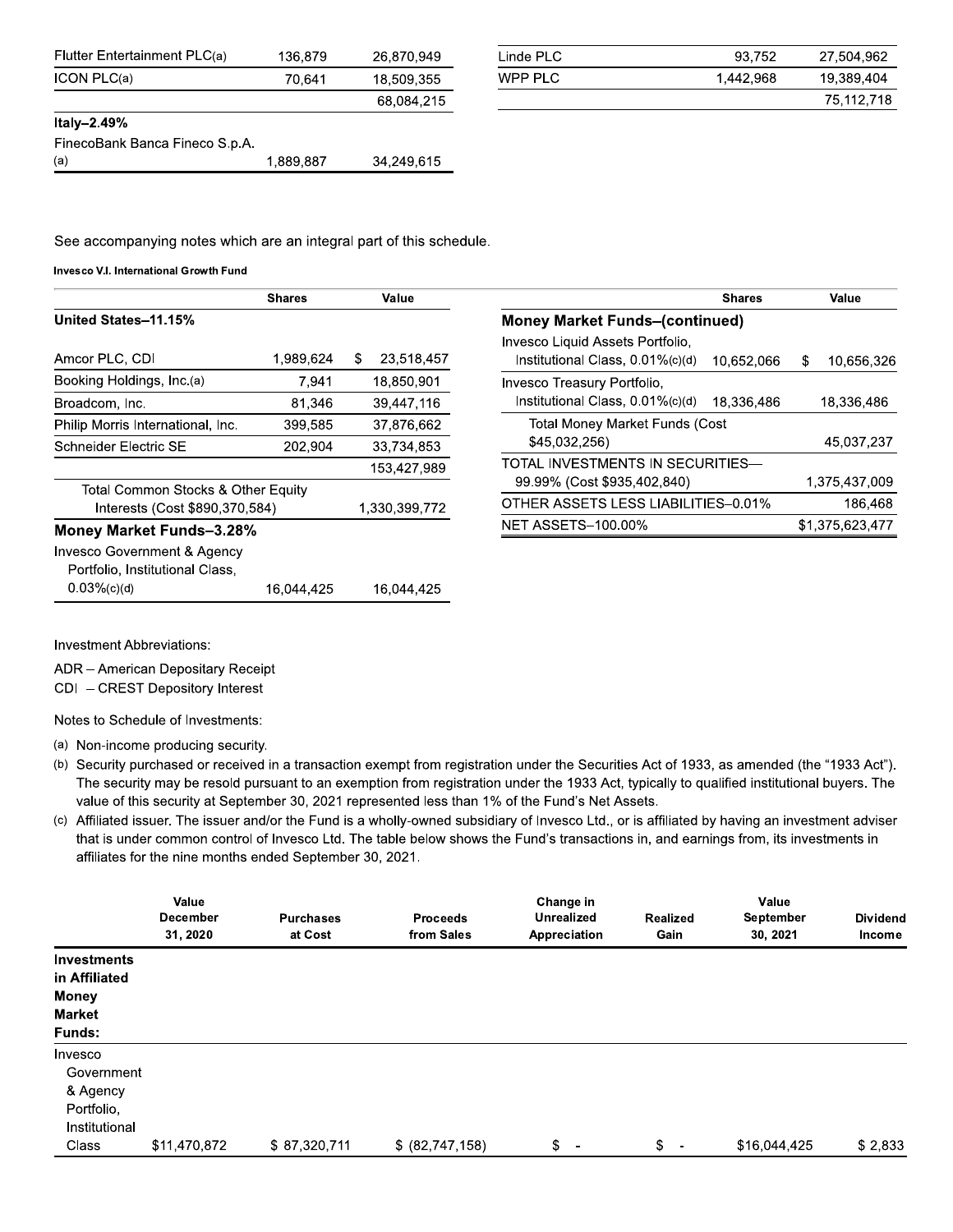| Invesco Liquid       |              |               |                 |       |       |              |          |
|----------------------|--------------|---------------|-----------------|-------|-------|--------------|----------|
| Assets               |              |               |                 |       |       |              |          |
| Portfolio,           |              |               |                 |       |       |              |          |
| Institutional        |              |               |                 |       |       |              |          |
| Class                | 7,989,157    | 61,771,484    | (59, 105, 114)  | 681   | 118   | 10,656,326   | 1,166    |
| Invesco              |              |               |                 |       |       |              |          |
| Treasury             |              |               |                 |       |       |              |          |
| Portfolio,           |              |               |                 |       |       |              |          |
| Institutional        |              |               |                 |       |       |              |          |
| Class                | 13,109,569   | 99,795,098    | (94, 568, 181)  |       |       | 18,336,486   | 1,201    |
| <b>Investments</b>   |              |               |                 |       |       |              |          |
| <b>Purchased</b>     |              |               |                 |       |       |              |          |
| with Cash            |              |               |                 |       |       |              |          |
| Collateral           |              |               |                 |       |       |              |          |
| from                 |              |               |                 |       |       |              |          |
| <b>Securities on</b> |              |               |                 |       |       |              |          |
| Loan:                |              |               |                 |       |       |              |          |
| Invesco              |              |               |                 |       |       |              |          |
| Private              |              |               |                 |       |       |              |          |
| Government           |              |               |                 |       |       |              |          |
| Fund                 |              | 43,302,200    | (43, 302, 200)  |       |       |              | 204*     |
| Invesco              |              |               |                 |       |       |              |          |
| Private Prime        |              |               |                 |       |       |              |          |
| Fund                 |              | 94,629,081    | (94, 629, 081)  |       |       |              | $3,490*$ |
| Total                | \$32,569,598 | \$386,818,574 | \$(374,351,734) | \$681 | \$118 | \$45,037,237 | \$8,894  |

 $\star$ Represents the income earned on the investment of cash collateral. Does not include rebates and fees paid to lending agent or premiums received from borrowers, if any.

(d) The rate shown is the 7-day SEC standardized yield as of September 30, 2021.

The valuation policy and a listing of other significant accounting policies are available in the most recent shareholder report.

See accompanying notes which are an integral part of this schedule.

Invesco V.I. International Growth Fund

## **Notes to Quarterly Schedule of Portfolio Holdings**

September 30, 2021 (Unaudited)

**NOTE 1-Additional Valuation Information**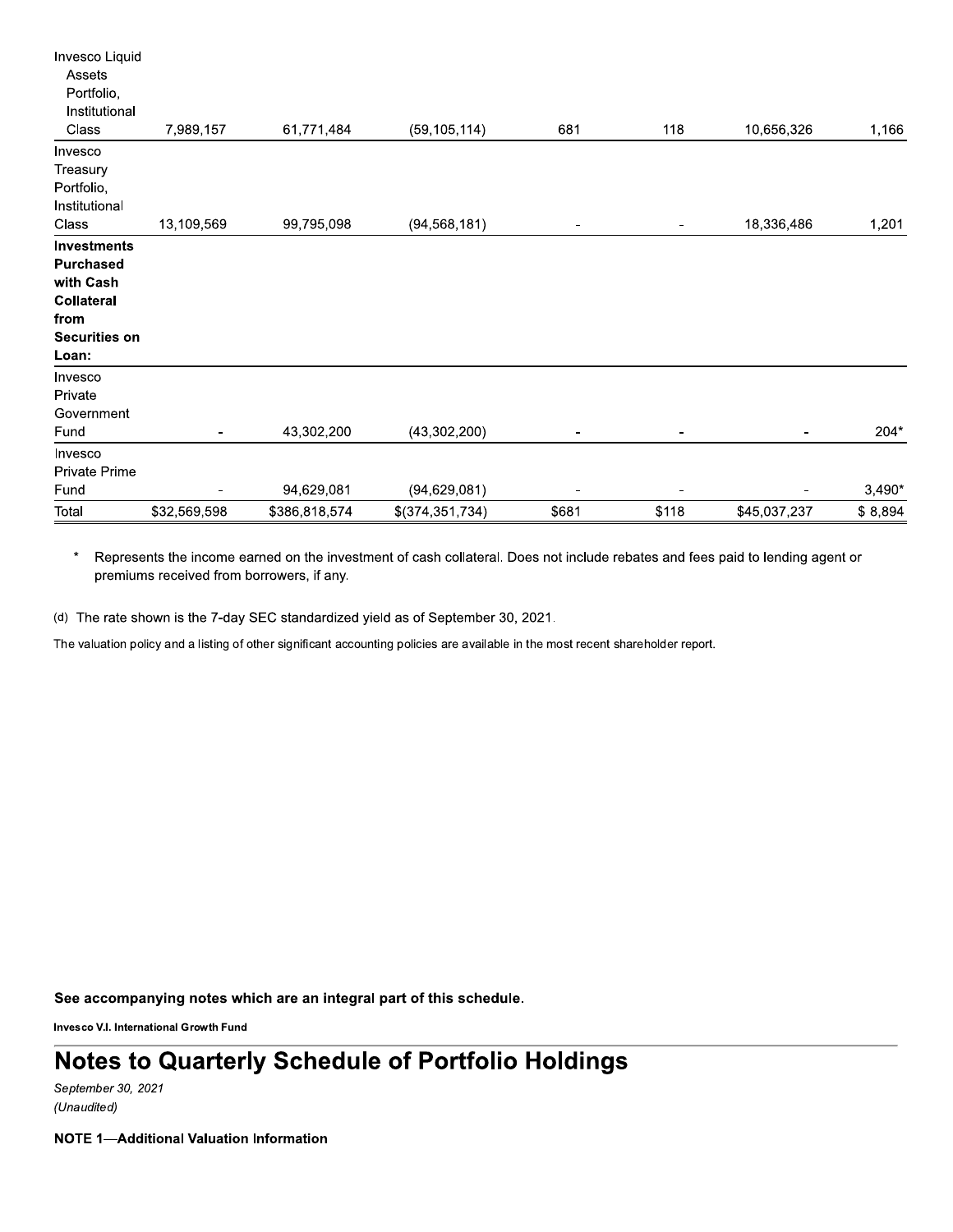Generally Accepted Accounting Principles ("GAAP") defines fair value as the price that would be received to sell an asset or paid to transfer a liability in an orderly transaction between market participants at the measurement date, under current market conditions. GAAP establishes a hierarchy that prioritizes the inputs to valuation methods, giving the highest priority to readily available unadjusted quoted prices in an active market for identical assets (Level 1) and the lowest priority to significant unobservable inputs (Level 3), generally when market prices are not readily available or are unreliable. Based on the valuation inputs, the securities or other investments are tiered into one of three levels. Changes in valuation methods may result in transfers in or out of an investment's assigned level:

- Level 1 Prices are determined using quoted prices in an active market for identical assets.
- Level 2 Prices are determined using other significant observable inputs. Observable inputs are inputs that other market participants may use in pricing a security. These may include quoted prices for similar securities, interest rates, prepayment speeds, credit risk, yield curves, loss severities, default rates, discount rates, volatilities and others.
- Level 3 Prices are determined using significant unobservable inputs. In situations where quoted prices or observable inputs are unavailable (for example, when there is little or no market activity for an investment at the end of the period), unobservable inputs may be used. Unobservable inputs reflect the Fund's own assumptions about the factors market participants would use in determining fair value of the securities or instruments and would be based on the best available information.

The following is a summary of the tiered valuation input levels, as of September 30, 2021. The level assigned to the securities valuations may not be an indication of the risk or liquidity associated with investing in those securities. Because of the inherent uncertainties of valuation, the values reflected in the financial statements may materially differ from the value received upon actual sale of those investments.

|                                  | Level 1       | Level 2         | 3    | <b>Total</b>    |  |
|----------------------------------|---------------|-----------------|------|-----------------|--|
| <b>Investments in Securities</b> |               |                 |      |                 |  |
| Australia                        | \$            | \$<br>8,806,867 | $s-$ | \$<br>8,806,867 |  |
| <b>Brazil</b>                    | 19,508,353    |                 |      | 19,508,353      |  |
| Canada                           | 87,545,723    |                 |      | 87,545,723      |  |
| China                            | 56,465,951    | 71,536,487      |      | 128,002,438     |  |
| Denmark                          |               | 39,031,182      |      | 39,031,182      |  |
| France                           |               | 88,294,036      |      | 88,294,036      |  |
| Germany                          | 9,257,164     | 17,647,023      |      | 26,904,187      |  |
| Hong Kong                        |               | 31,083,574      |      | 31,083,574      |  |
| India                            | 34,540,580    |                 |      | 34,540,580      |  |
| Ireland                          | 18,509,355    | 49,574,860      |      | 68,084,215      |  |
| Italy                            |               | 34,249,615      |      | 34,249,615      |  |
| Japan                            |               | 206,964,147     |      | 206,964,147     |  |
| Macau                            |               | 11,978,123      |      | 11,978,123      |  |
| Mexico                           | 20,864,048    |                 |      | 20,864,048      |  |
| Netherlands                      |               | 66,979,723      |      | 66,979,723      |  |
| Singapore                        |               | 19,837,914      |      | 19,837,914      |  |
| South Korea                      |               | 48,694,042      |      | 48,694,042      |  |
| Sweden                           |               | 65,714,075      | -    | 65,714,075      |  |
| Switzerland                      |               | 61,826,075      |      | 61,826,075      |  |
| Taiwan                           | 32,950,148    |                 |      | 32,950,148      |  |
| United Kingdom                   | 27,504,962    | 47,607,756      |      | 75,112,718      |  |
| <b>United States</b>             | 96,174,679    | 57,253,310      |      | 153,427,989     |  |
| Money Market Funds               | 45,037,237    |                 |      | 45,037,237      |  |
| <b>Total Investments</b>         | \$448,358,200 | \$927,078,809   | $s-$ | \$1,375,437,009 |  |